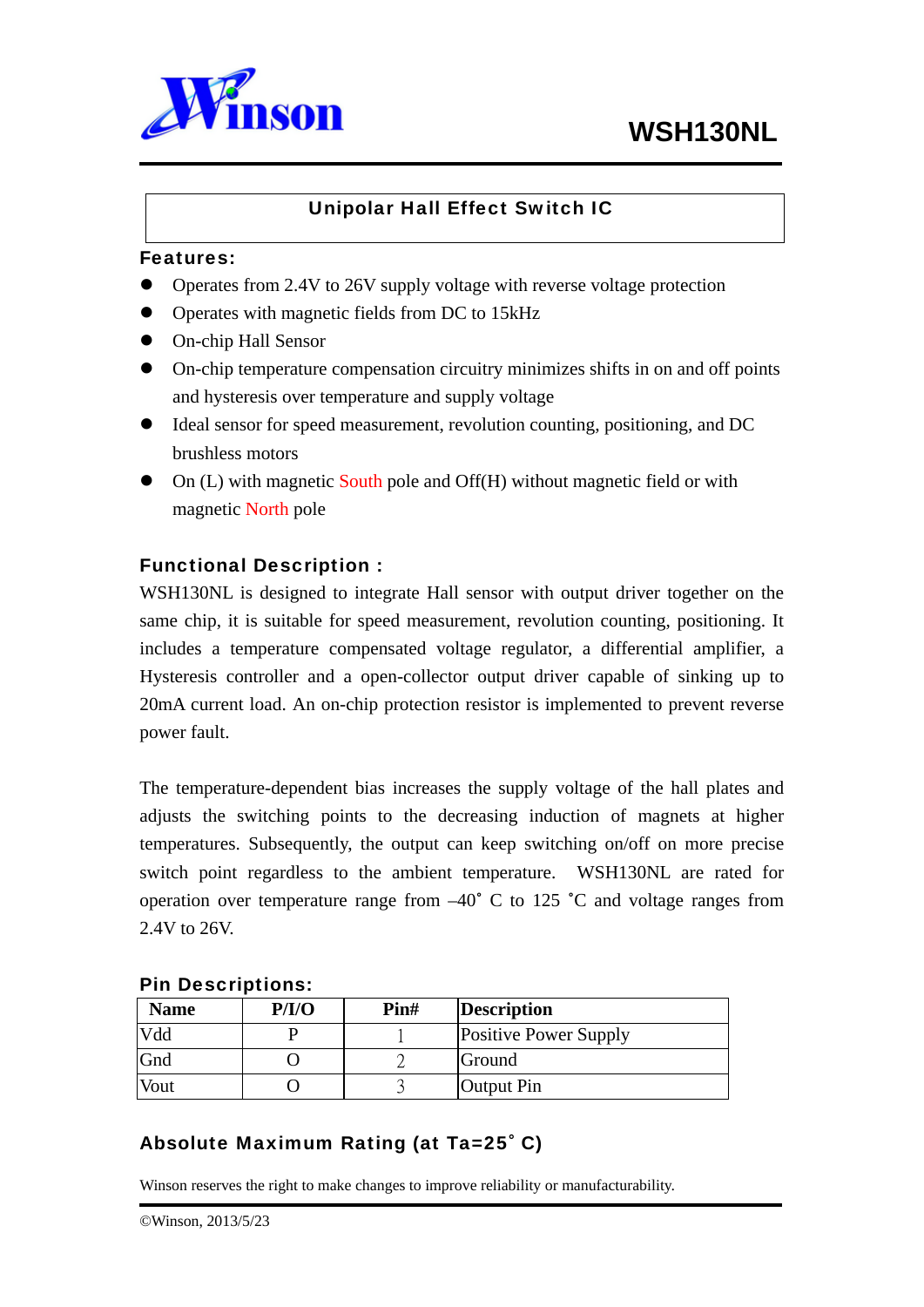

# **WSH130NL**

| <b>Supply Voltage</b>              |    | $Vcc$ ---------------------------- | 26V                                        |
|------------------------------------|----|------------------------------------|--------------------------------------------|
| Magnetic flux density              | B  | --------------------------         | Unlimited                                  |
| <b>Reverse Protection Voltage</b>  |    | $Vr$ ---------------------------   | 26V                                        |
| Output ON Current (continuous) Ic  |    | ---------------------------        | 25mA                                       |
| <b>Operating Temperature Range</b> |    | Ta ----------------------------    | $(-40^{\circ}C \text{ to } +125^{\circ}C)$ |
| <b>Storage Temperature Range</b>   | Ts | --------------------------         | $(-65^{\circ}C \text{ to } +150^{\circ}C)$ |
| Package Power Dissipation          | Pd | --------------------------         | $500$ mw                                   |

## Electrical Characteristics:  $(T=+25^{\circ}C, Vcc=2.4V \text{ to } 26V)$

| <b>Characteristic</b>               | <b>Symbol</b> | <b>Test Conditions</b>              | Min | <b>Typ</b> | <b>Max</b> | <b>Units</b> |
|-------------------------------------|---------------|-------------------------------------|-----|------------|------------|--------------|
| <b>Supply Voltage</b>               | Vcc           |                                     | 2.4 |            | 26         | V            |
| <b>Output Saturation</b><br>Voltage | Vout<br>(sat) | $Vec=12V$ , $Ic=10mA$<br>B > Bop    |     | 0.2        | 0.6        | V            |
| Output Leakage<br>Current           | Ileakage      | $Vec=12V$ , $B<$ Brp                |     | < 0.1      | 10         | uA           |
| Supply Current                      | Isupply       | $Vcc=12V,$ Output<br>Open           |     | 2.0        | 5          | mA           |
| Output Rise Time                    | <b>Tr</b>     | $Vec=12V,RL=2K$<br>$CL = 20Pf$<br>Ω |     | 1.0        | 10         | $\mu$ s      |
| <b>Output Falling Time</b>          | <b>Tf</b>     | $Vec=12V,RL=2K$<br>$CL = 20Pf$<br>C |     | 0.3        | 1.5        | $\mu$ s      |

## Function Block:

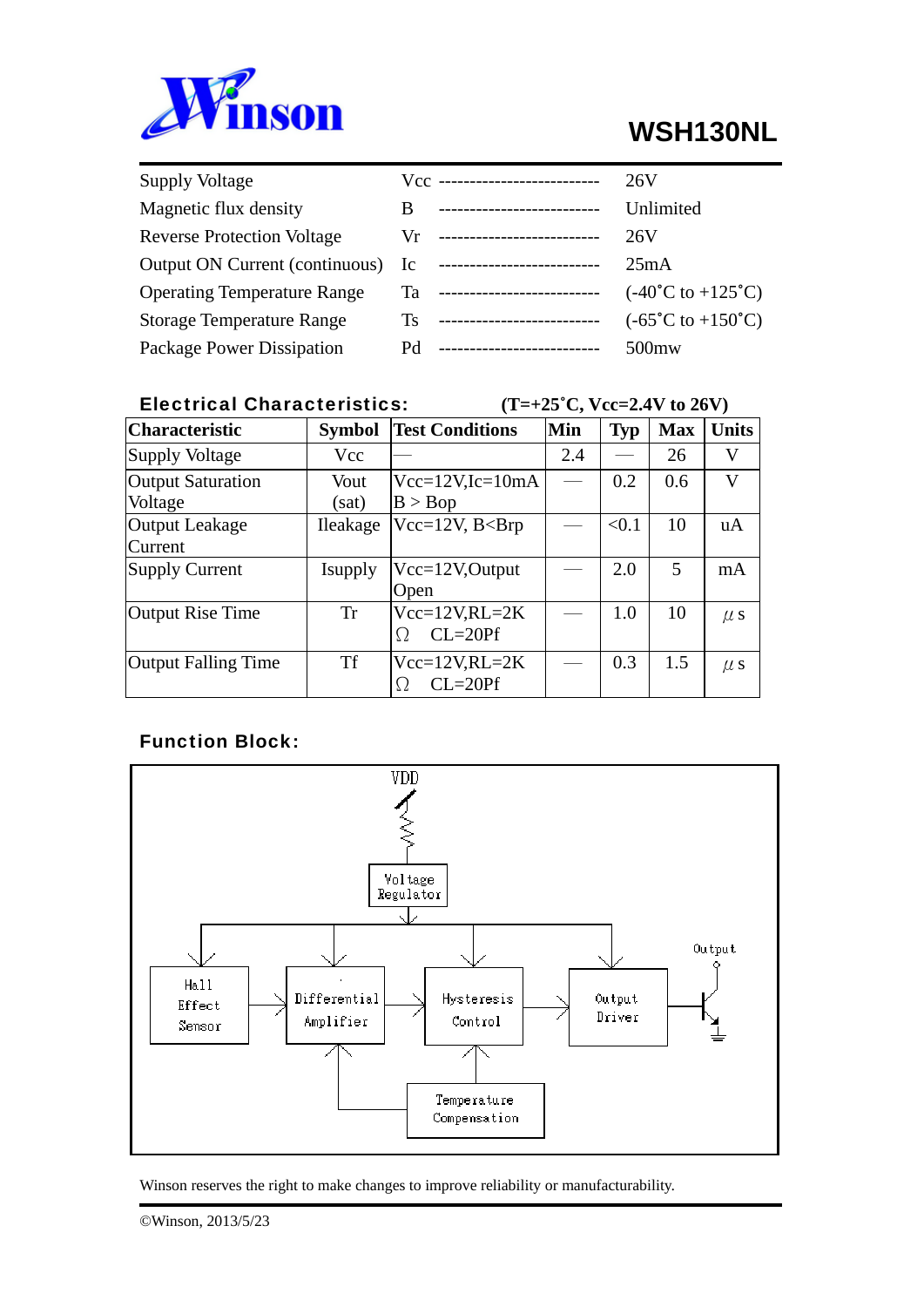

## Magnetic Characteristics:

| <b>Characteristic</b>    | <b>Symbol</b> | Grade         | Min.  | Typ. | Max.   | Unit  |
|--------------------------|---------------|---------------|-------|------|--------|-------|
| <b>Operating Point</b>   | Bop           | A             |       |      | $+50$  | Gauss |
|                          |               | B             |       |      | $+70$  | Gauss |
|                          |               | $\mathcal{C}$ |       |      | $+150$ | Gauss |
| <b>Release Point</b>     | <b>Brp</b>    | A             | $+10$ |      |        | Gauss |
|                          |               | B             | $+10$ |      |        | Gauss |
|                          |               | $\mathsf{C}$  | $+10$ |      |        | Gauss |
| <b>Hysteresis Window</b> | <b>Bhys</b>   |               |       | 10   | 30     | Gauss |

\*+ **mean South magnetic field, 1mT=10 Gauss** 

#### **Order Information:**

## **Application Circuit:**